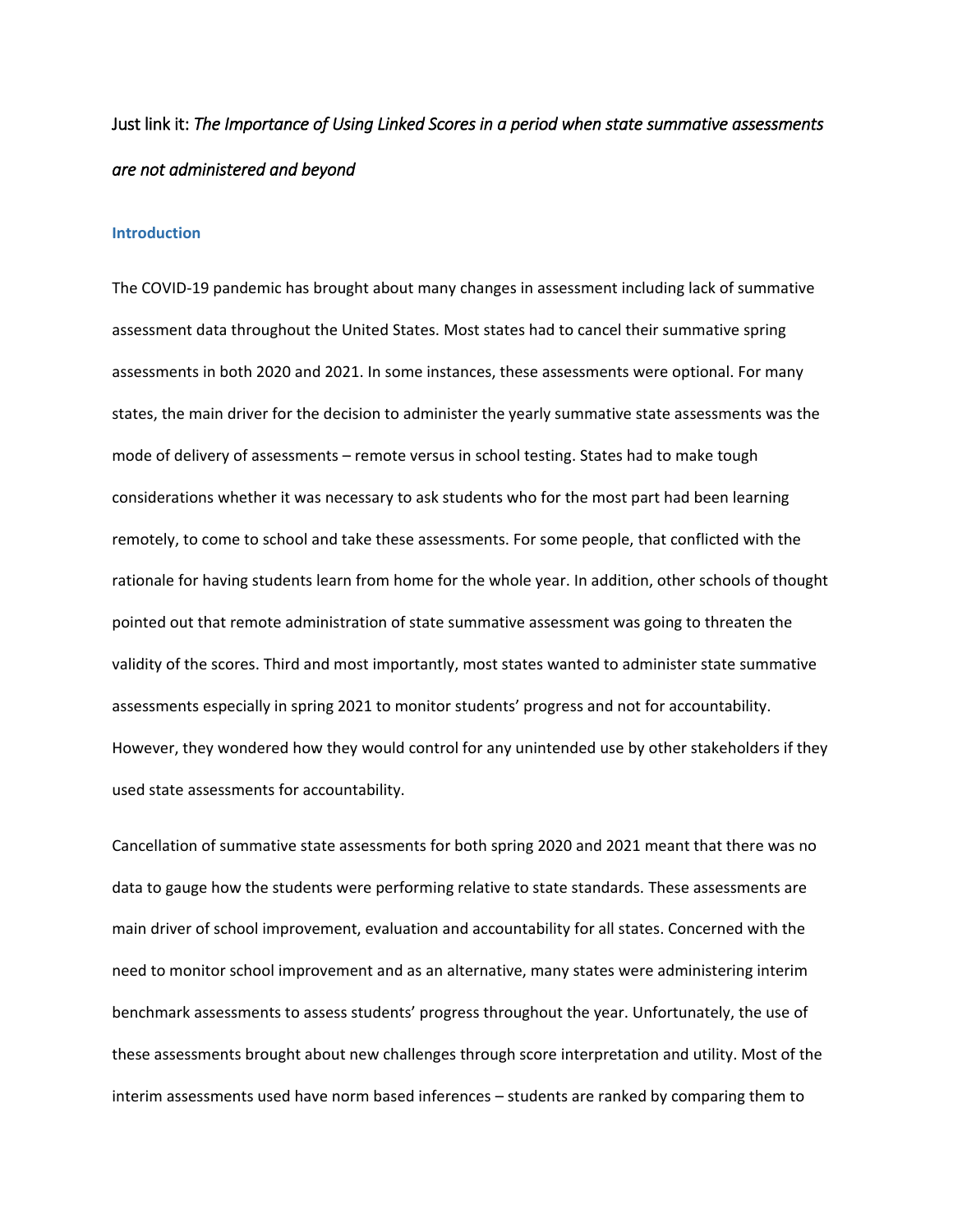other students, also called academic peers. However, problems of norm-referenced score interpretations are well documented in assessment literature – while norm-referenced scores provide the ranking that show how students perform in relation to other test-takers, they lack the ability to gauge if the performance is enough to meet standards that define masterly of specific skills at grade level. For example, knowledge of how many students a student has outperformed on a test does not translate to what skills a student has mastered

Because many states used interim assessment and not the familiar state summative assessments, educators and policy makers in schools had to find ways to interpret and use scores from interim benchmark assessments in a similar manner to state summative assessments. However, the ranks that are associated with normative inferences lacked the familiarity of standard based inferences that most summative assessments have. It is important to translate the ranks into a form of interpretation which most state assessment users are familiar with, which is standard based and aligned to state standards. To this end, the use of *linked scores* between interim benchmark assessments and state summative assessments became increasingly necessary in order to improve score interpretation and utility. Linking assessments creates a continuity in interpretation and utility of assessments even when summative assessments are not administered. Assessment users will therefore still be equipped with the same translation that they have used in the past and will be able to influence policy in more meaningful ways by placing students in programs that will put them back to track to achieving state standards. However, these results should only be used to get students the help they need and should never be used for accountability purposes. The utility of linking assessments is highlighted not only when summative assessments are not administered but also at different times of the school year – the high frequencies of administration of interim assessments allows for their use throughout the school year, in line with summative assessments. At the beginning or in the middle of the school year, policy makers can use the ability of interim assessments to predict what is going to happen at the end of the school year by using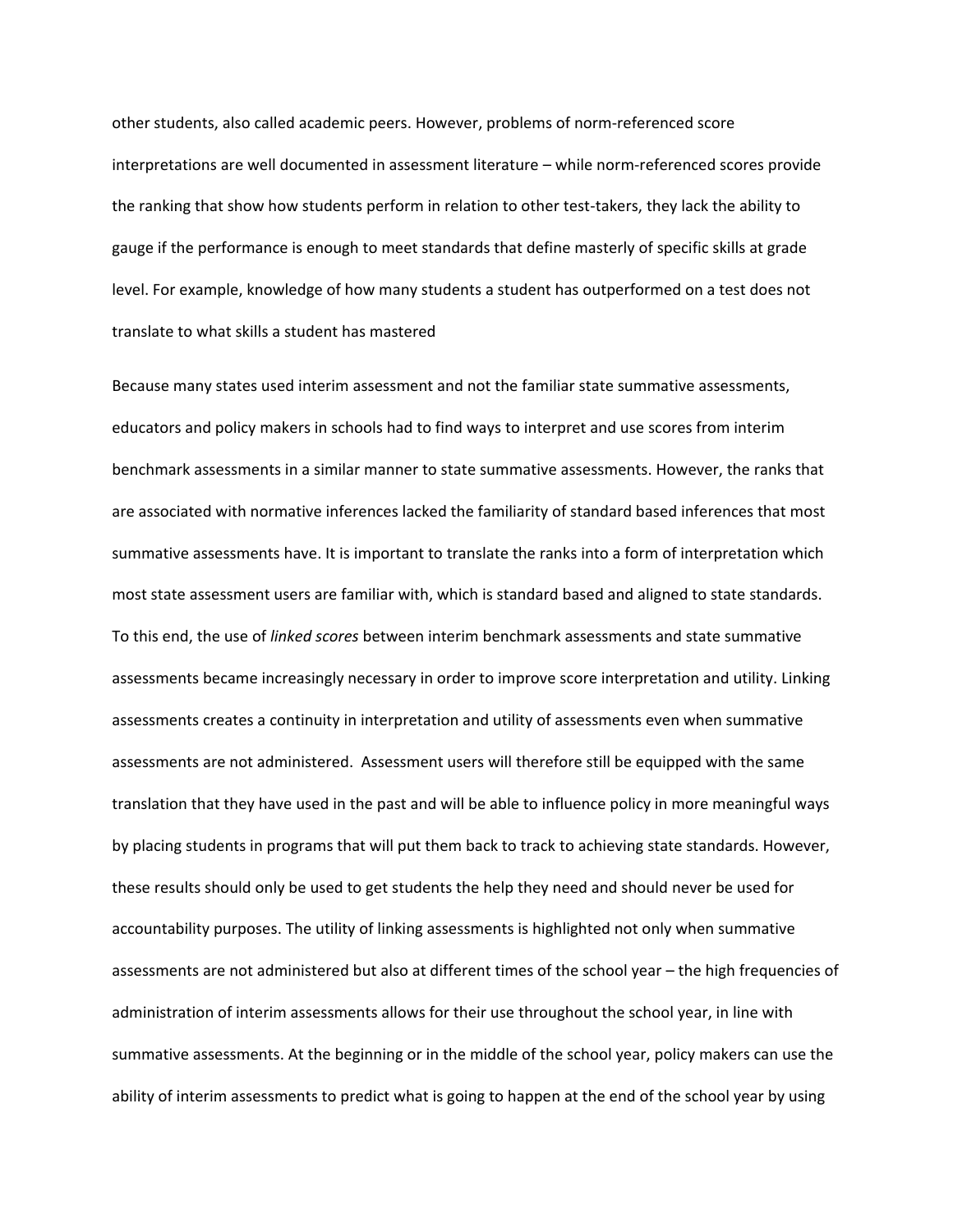linking studies, thereby allowing them to adjust policies way ahead of time, before summative assessments are administered.

Interim assessment results from Northwest Evaluation Association (NWEA) and Renaissance Learning have showed a clear message in 2020-2021 school year. Kuhfeld, Tarasawa, Johnson, Ruzek, and Lewis (2020) and Renaissance Learning (2020) found out that in the fall of 2020, student performance in mathematics was worse than it was before the pandemic. In reading however, performance was similar to pre- pandemic period. Store (2020) further investigated if the gaps in achievement widened for economically disadvantaged students and students with different ethnic backgrounds. Sullivan (2020) also used multi-level modeling to carry out a similar investigation. The two studies concluded that both economic and ethnic backgrounds were affecting student performance. Unfortunately, the ray of hope that we had in reading fall scores vanished by spring 2021 – student performance in both mathematics and reading declined (Lewis, Langi and Jensen, 2021). Therefore, the stakes to examine the gap in performance among different demographic groups of students have never been higher than what we are currently facing.

Betebenner and Wenning (2021) raise three issues about the results from interim assessments during the COVID-19 pandemic. First, the representativeness of the data used to examine learning loss was different, particularly with disadvantaged students. It is possible that the picture we have right now is a best case scenario on student learning loss assuming that those who missed out on testing would have been negatively impacted more than those who tested. Second, Betebenner, 2020 questions the amount of bias the results have due to the allowance for both at-home and in-class test administration when the norms themselves were derived from in-class test administration. Finally, and most importantly, Betebenner, 2020 highlights that interim benchmark assessments show, at best, modest coverage and alignment with state content standards. Betebenner wonders if learning loss would look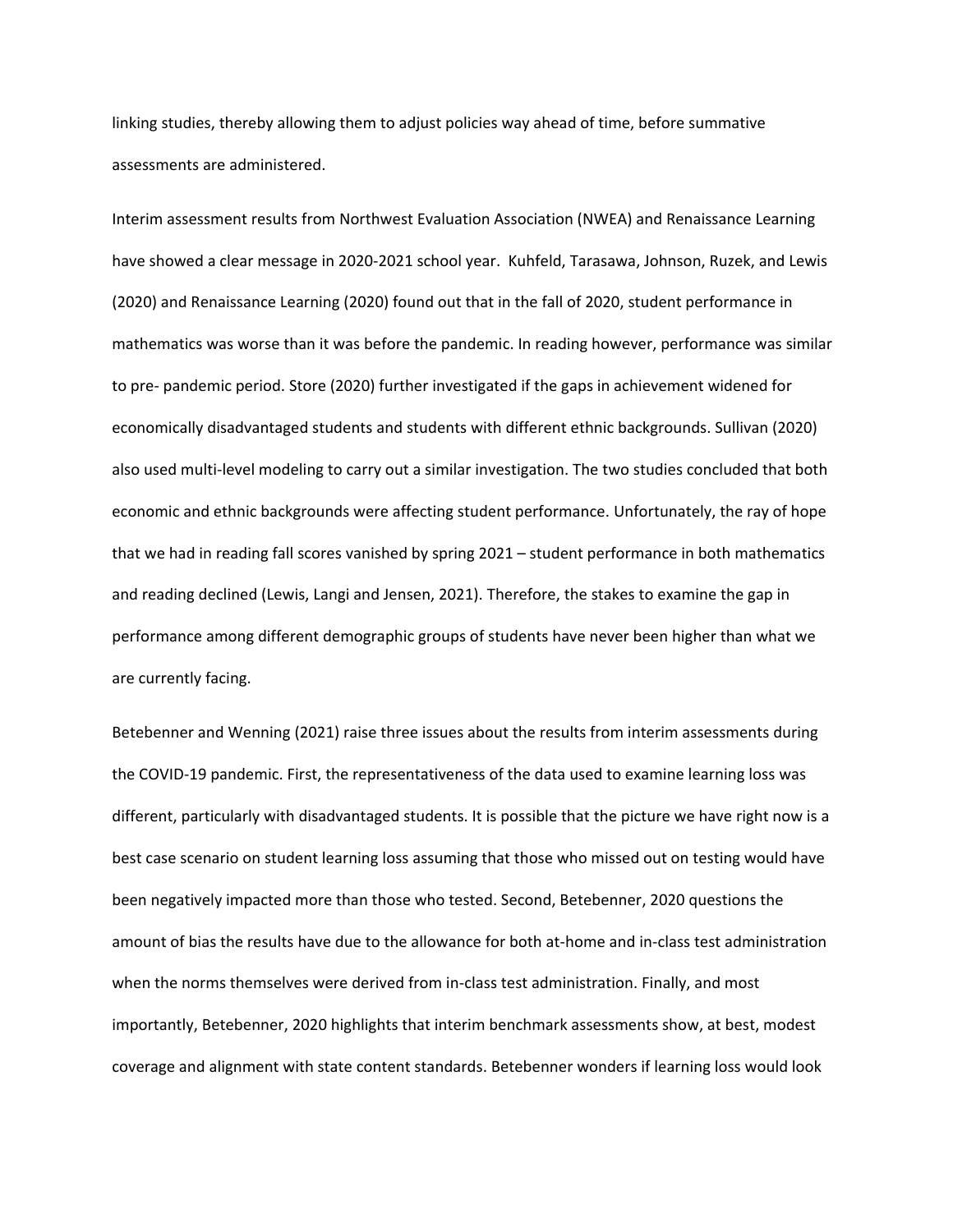the same as learning loss derived from assessments having broad coverage and alignment with state standards.

It is important to highlight that the score linking that is mentioned here is not the same as test equating. The term score linking is used to describe the transformation from a score on one test to a score on another test (Dorans et al., 2010) or the process of relating scores across different forms of tests (Pommerich et al., 2004). Equating, a statistical process that is used to adjust scores on test forms so that scores on the forms can be used interchangeably (Kolen & Brennan, 2004), is considered to be the strongest form of linking (Pommerich et al., 2004). Users of linked assessment results will need to be familiar with the statement that no amount of linking will adjust for differences in content. However, the accuracy of predicting the performance on state assessment based on interim benchmark test results is highlighted by the amount of convergent validity evidence collected through classification consistency rates and the level of correlation between scores from the two assessments.

NWEA has conducted a linking study based on data from the spring 2019 administration of the MAP Growth and Michigan's state assessments in grades 3-8. The equipercentile linking method (Kolen & Brennan, 2004) was used to identify the spring MAP Growth scores that correspond to the spring Michigan performance level cut scores. According to Mislevy (1992), this form of linking is called projection. Spring cuts for grade 2 were derived based on grade 3 and the 2020 NWEA growth norms (NWEA, 2020). Fall scores and winter cut scores that predict proficiency on the spring state assessment were then projected using the 2020 growth norms (Thum & Kuhfeld, 2020). With this linking, not all of the five requirements that are necessary for a linking to be an equating (Holland & Dorans, 2006) are met – equal construct requirement, equal reliability requirement, equal symmetry requirement, equity requirement, and the population invariance requirement. To be more specific, the Michigan state assessments and MAP Growth are designed for different purposes and measure slightly different constructs even within the same content area (NWEA, 2020). Although the high correlations between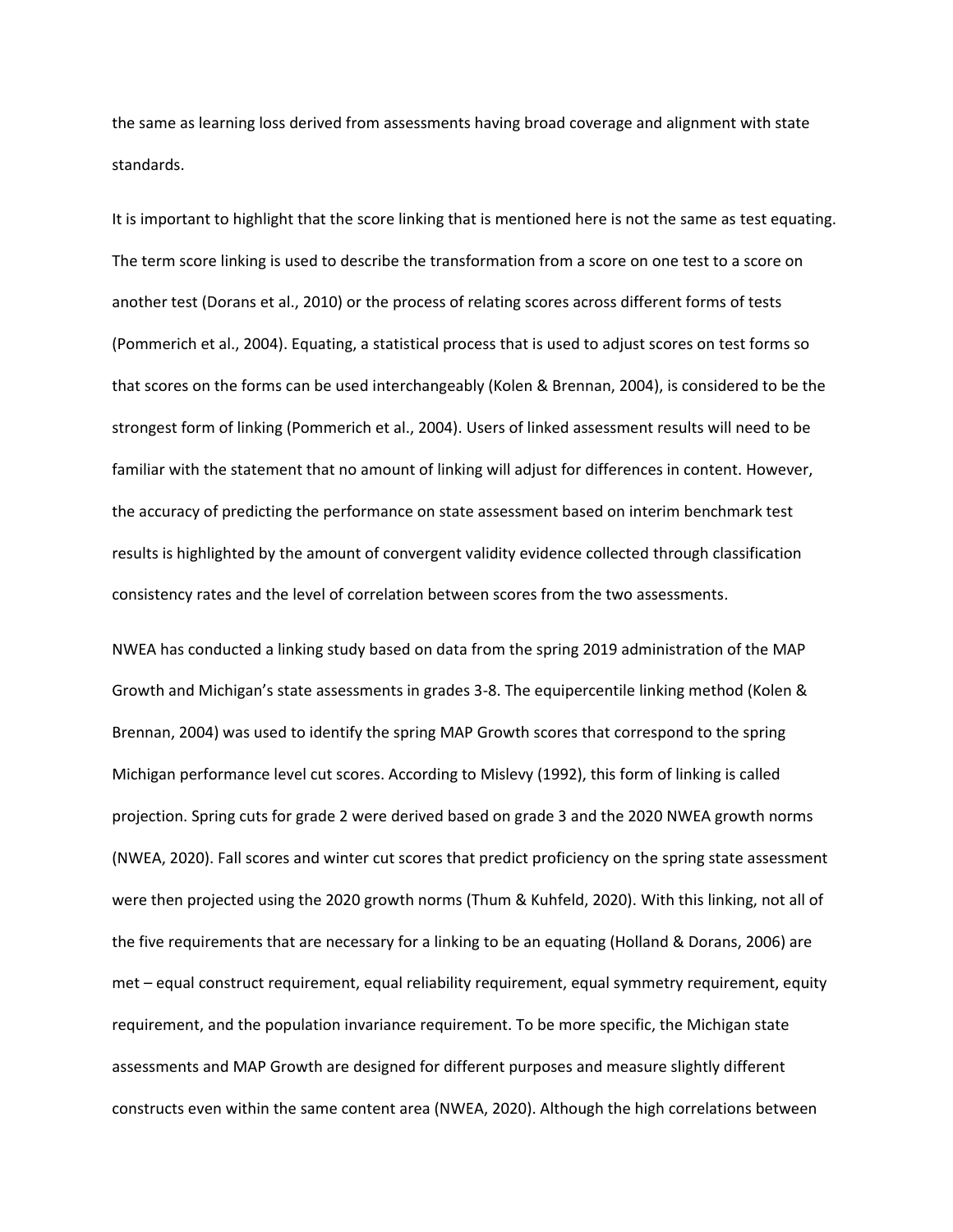performance on MAP Growth assessments and Michigan state assessments (0.77 – 0.92) and high classification rates (0.77 - 0.90) are good indicators of convergent validity between the two assessments, scores on the two tests cannot be assumed to be interchangeable. The high correlations and classification results are only a good pointer for educators and policy makers to use the results of the linking for classification purposes (likely to be proficient or not likely to be proficient) and target remediation by placing students in remedial programs that will put them back on track to achieving state standards.

Using NWEA's linking study between MAP Growth reading and mathematics tests with Michigan's summative state assessments, the fall achievement percentile on NWEA MAP Growth mathematics that project students to be proficient on Michigan's summative state assessments administered in the following spring in grades 3-8 range from 59<sup>th</sup> to 70<sup>th</sup> in mathematics and 57<sup>th</sup> to 65<sup>th</sup> in reading. These percentiles show how student scores compare to their peers nationwide. In addition, the percentiles highlight the high rigor of Michigan's performance level designations for its summative assessments – typical performance, which is a trademark of many norm based assessments, is not enough to make students proficient at the end of the school year. Whenever the state rigor of performance level designations is higher than typical performance on interim assessments, using interim assessments to monitor the performance of the typical student presents a rosier picture of student performance and fails to capture the full picture of the amount of ground students need to cover to get to the required state standards. The availability of linked scores will help solve the problem. Fortunately, NWEA has conducted linking studies between MAP Growth and many summative state assessments for many states that can be utilized. Other testing companies have conducted similar analyses.

We have seen gaps in administration of summative state assessments from one year to another. However, interim assessments are regularly administered two or three times a year. For example, in Michigan, state summative assessments were not administered in 2015, 2020 and were optional in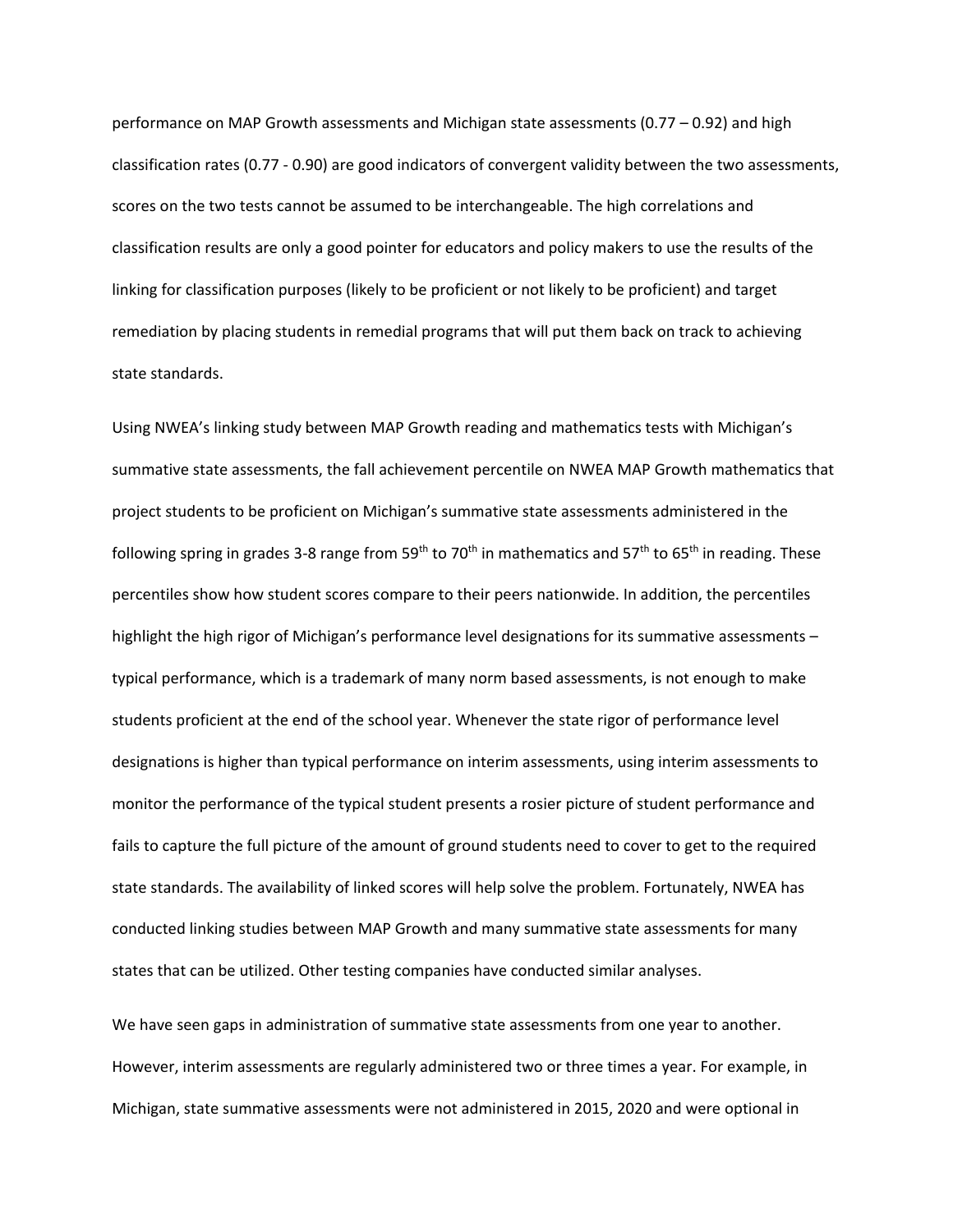2021. The goal of this paper is threefold. First, the paper highlights the utility of linking interim assessment results to state assessment results to be used when state assessments are not administered so that there is no gap in interpretation of assessment results. Second, the paper highlights students' performance during the pandemic and the call for putting in place remedial programs that will help put students on track to meeting state standards. Finally, the study points out the need to use these interim assessments at the beginning of the school year in order to flag students early to provide the help they need.

## **Data and methodology**

Data used in this study were collected from 49 schools in Michigan for 2017-18 to 2020-21 school years. For 2017-18 and 2018-19, the sample has students who were assessed in mathematics and reading on both Michigan Student Test of Educational Progress and fall sessions on NWEA MAP growth assessments. This data will be used to report classification consistency rates. In this case, the classification consistency rates are the number of times when NWEA Growth assessments correctly predicted the classification proficiency (proficient/not proficient) of students on the state summative assessments. The study uses 9558 students for 2017-18 and 10285 students for 2018-19 in mathematics. For reading, the study uses 9531 students for 2017-18 and 10247 students for 2018-19. For 2017-18 school year, grades 3-8 were used whereas for 2018-19 school year, the grade levels only included 3-7 because the state changed its policy and exempted  $8<sup>th</sup>$  graders from the Michigan Student Test of Educational Progress. In addition, mathematics data for MAP Growth assessments from 13480 students in 2019-20 and 12713 students in 2020-21 were used to predict the classification proficiency on the state summative assessments – the school years when state assessments were not administered. Similarly, reading data for MAP Growth assessments from 13478 students in 2019-20 and 12787 students in 2020-21 was used to predict the classification proficiency on the state summative assessments. The goal was to show that even when summative assessments were not administered in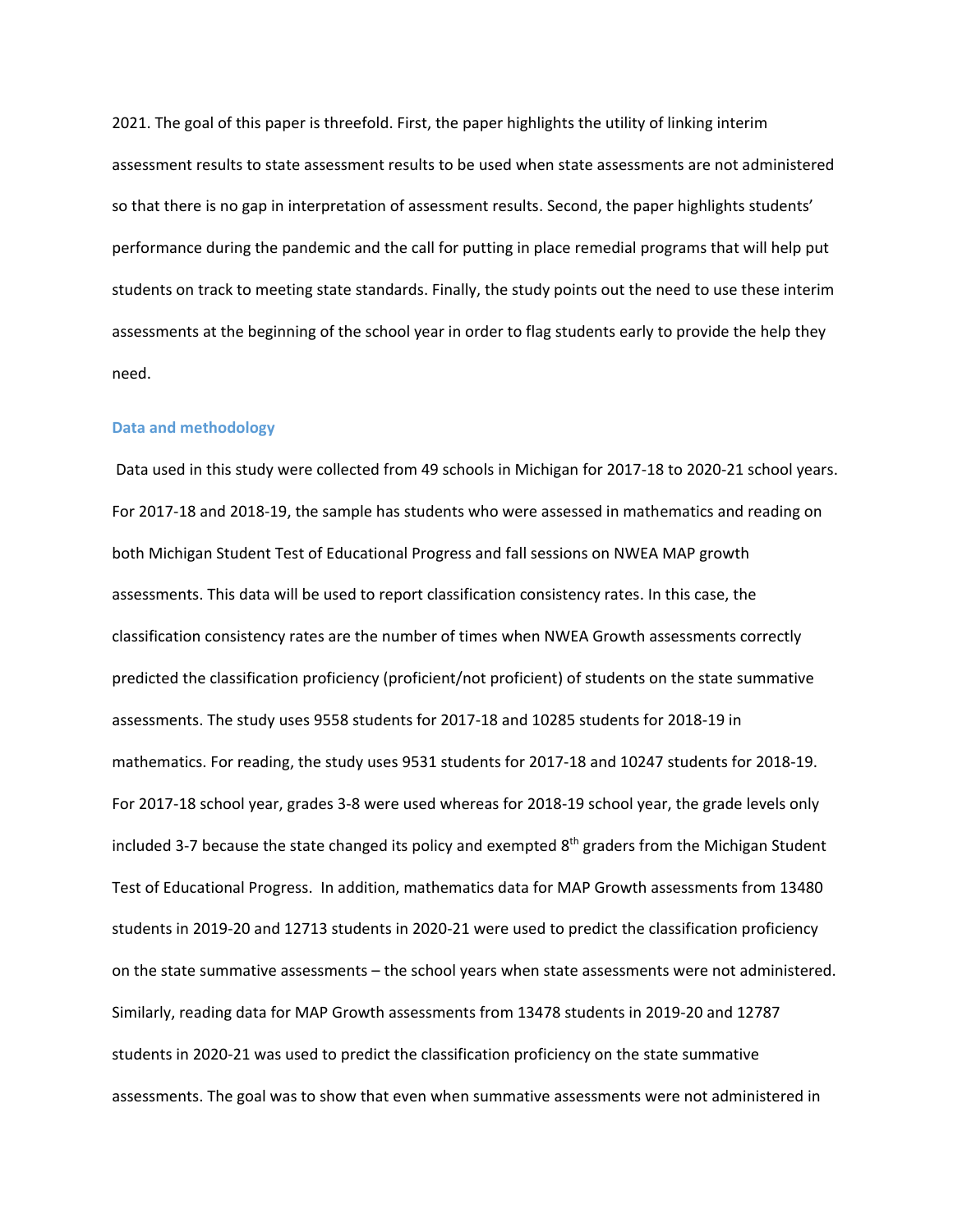these two years, the data could be translated and utilized as if state summative assessments were administered.

In utilizing the linking study between the Michigan Student Test of Educational Progress and NWEA MAP growth assessments, this study seeks to explore the following questions:

- 1) What is the relationship in student performance between the Michigan Student Test of Educational Progress (M-STEP) and NWEA MAP growth assessments?
- 2) How has student performance changed between 2018-19 and 2020-21 school years?
- 3) How do learning losses, if any, compare with learning losses than have been reported from interim assessments results e.g., NWEA and Renaissance assessments?
- 4) How have Free/reduced lunch students and non-Free/reduced lunch students been affected by the COVID-19 pandemic?

By seeking answers to these questions using interim assessments data, the study seeks to demonstrate that interim assessments can fill the void that is left by summative assessments and where possible, complement each other e.g., when interim assessments are used at the beginning of the year to flag students that are in danger of not meeting state standards.

#### **Results**

Table 1 shows classification consistency rates for correctly predicting the proficiency level of a student on M-STEP using NWEA MAP Growth assessments. In mathematics, the classification consistency rates range from 84.3% to 91.1%. Stated differently, NWEA Growth MAP mathematics scores can consistently classify students' proficiency status on M\_STEP mathematics test 84 -91% of the time. Similarly, NWEA Growth MAP reading scores can consistently classify students' proficiency status on M\_STEP reading test 82-85% of the time. These consistency rates are high indicating stronger congruence between M-STEP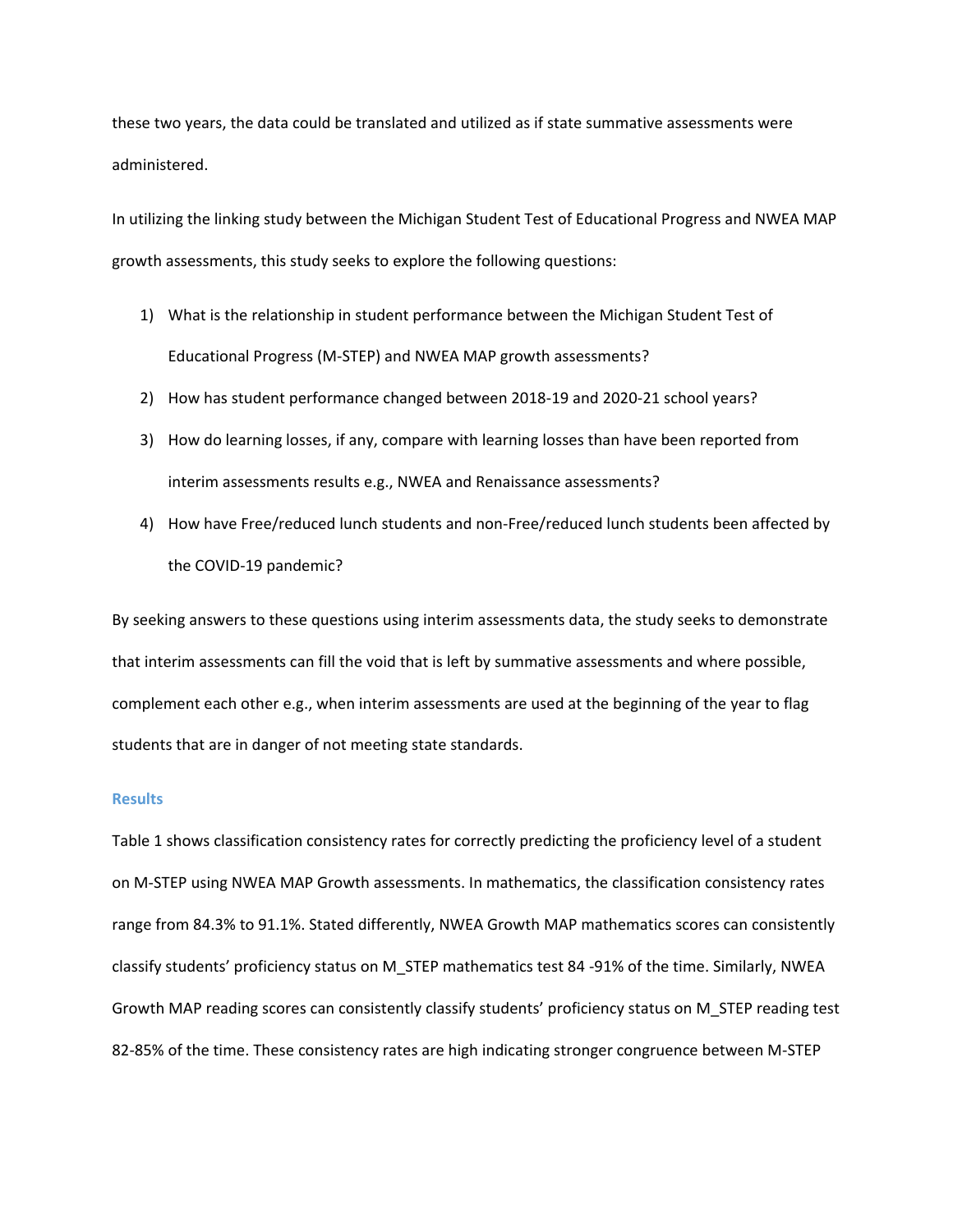and NWEA MAP Growth cut scores. Both NWEA Growth MAP mathematics and reading tests are very

good predictors of student's proficiency status on M-STEP.

## Table 1

*Classification Consistency Rates between MAP Growth and M-STEP Mathematics and Reading Tests*

|       |             | 2017-2018 Mathematics |          |                   |             | 2017-2018 Reading |          |  |
|-------|-------------|-----------------------|----------|-------------------|-------------|-------------------|----------|--|
| Grade | Consistency | False                 | False    | Grade             | Consistency | False             | False    |  |
|       | Rate        | Positive              | Negative |                   | Rate        | Positive          | Negative |  |
| 3     | 86.7%       | 7.3%                  | 6.0%     | 3                 | 82.6%       | 9.3%              | 8.1%     |  |
| 4     | 84.3%       | 10.9%                 | 4.8%     | 4                 | 82.5%       | 11.2%             | 6.2%     |  |
| 5     | 90.8%       | 4.1%                  | 5.1%     | 5                 | 84.4%       | 11.4%             | 4.2%     |  |
| 6     | 89.8%       | 6.3%                  | 4.0%     | 6                 | 83.9%       | 9.0%              | 7.2%     |  |
| 7     | 90.5%       | 4.5%                  | 5.0%     | 7                 | 84.4%       | 9.8%              | 5.7%     |  |
| 8     | 91.1%       | 3.6%                  | 5.3%     | 8                 | 84.2%       | 10.0%             | 5.8%     |  |
|       |             | 2018-2019 Mathematics |          | 2018-2019 Reading |             |                   |          |  |
| Grade | Consistency | False                 | False    | Grade             | Consistency | False             | False    |  |
|       | Rate        | Positive              | Negative |                   | Rate        | Positive          | Negative |  |
| 3     | 86.4%       | 5.5%                  | 8.1%     | 3                 | 84.1%       | 9.8%              | 6.0%     |  |
| 4     | 87.1%       | 8.9%                  | 4.0%     | 4                 | 84.2%       | 9.8%              | 6.0%     |  |
| 5     | 89.8%       | 4.5%                  | 5.7%     | 5                 | 85.2%       | 10.9%             | 3.9%     |  |
| 6     | 90.5%       | 4.2%                  | 5.3%     | 6                 | 84.8%       | 8.4%              | 6.9%     |  |
| 7     | 89.9%       | 3.2%                  | 6.9%     | 7                 | 84.8%       | 9.1%              | 6.1%     |  |
| 8     | N/A         | N/A                   | N/A      | 8                 | N/A         | N/A               | N/A      |  |

To investigate the relationship between M-STEP and NWEA MAP Growth assessments, more statistics are provided in table 2 below. The correlation coefficient between M-STEP and NWEA MAP Growth mathematics tests range from 0.79 to 0.88. These results are similar to those from NWEA sample from the linking study and indicate that there is a strong relationship between M-STEP and NWEA MAP Growth test scores. In addition, the percentage of students projected to be proficient on M-STEP, using NWEA Growth assessments in fall, aligns with percentages of students who actually were proficient on M-STEP in the following spring. As has already been discussed, consistency rates are almost 90% and for the most part, the projections seem to overestimate students' actual performance thereby ending up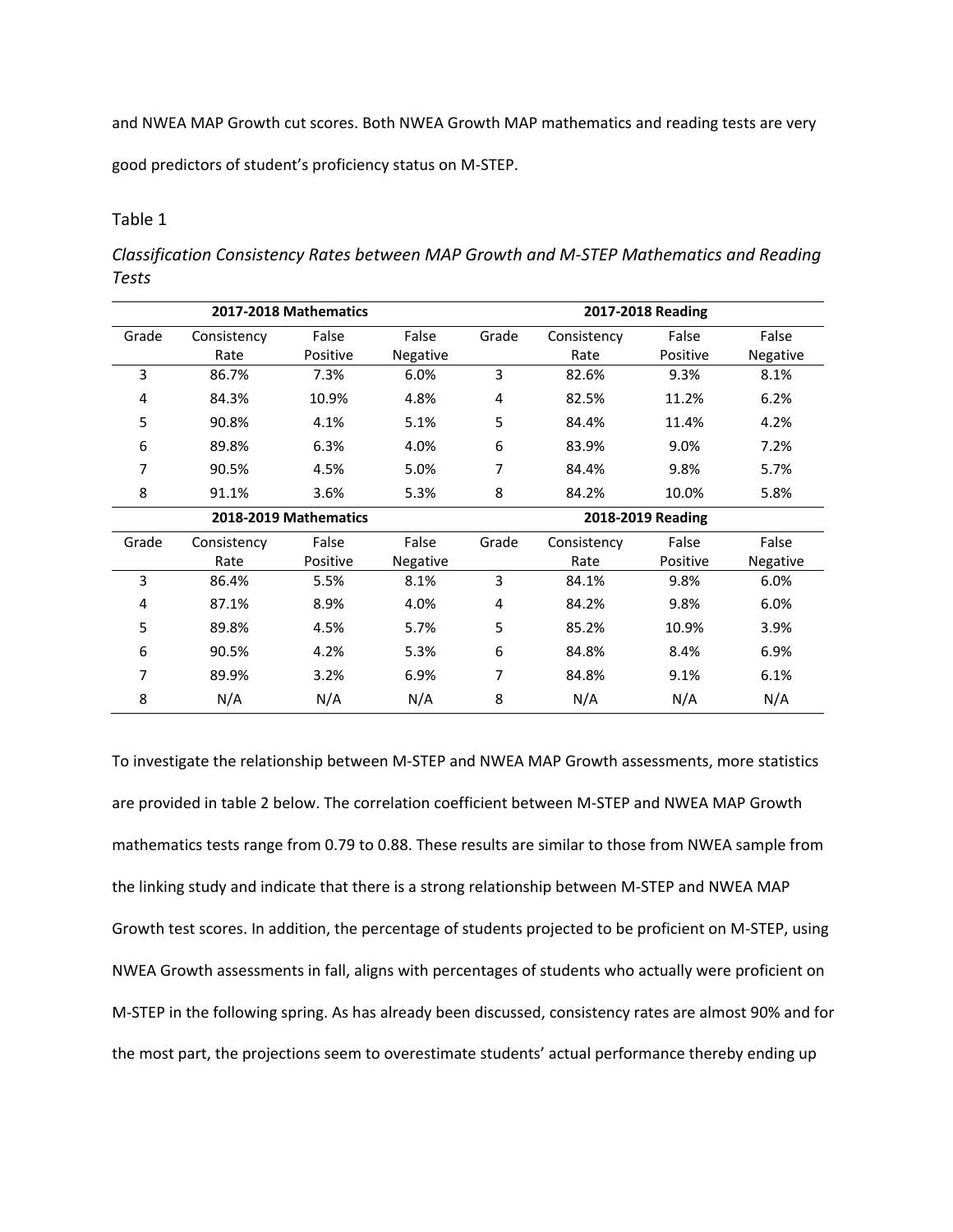with more false positives than negatives. The percentages of students that are projected to be proficient

are about the same for 2017-18 and 2018-19 at grade level.

#### Table 2

| <b>School</b><br>Year | Grade | N    | r    |         | <b>M-STEP</b> |        |             | <b>MAP Growth</b> |       |
|-----------------------|-------|------|------|---------|---------------|--------|-------------|-------------------|-------|
|                       |       |      |      | Mean    | SD            | % Prof | % Projected | Mean              | SD    |
|                       |       |      |      | Score   |               |        | Proficient  | Score             |       |
| 2017-18               | 3     | 1826 | 0.82 | 1288.57 | 26.05         | 32.9   | 34.2        | 185.97            | 13.32 |
| 2017-18               | 4     | 1851 | 0.83 | 1387.54 | 25.01         | 31.3   | 37.4        | 197.55            | 13.91 |
| 2017-18               | 5     | 1861 | 0.83 | 1480.12 | 26.34         | 24.6   | 23.6        | 206.13            | 14.91 |
| 2017-18               | 6     | 1390 | 0.79 | 1580.58 | 25.73         | 20.7   | 23.0        | 209.99            | 14.74 |
| 2017-18               | 7     | 1343 | 0.79 | 1678.90 | 25.36         | 19.3   | 18.8        | 214.44            | 16.16 |
| 2017-18               | 8     | 1287 | 0.80 | 1776.53 | 24.00         | 16.7   | 15.0        | 220.16            | 17.09 |
| 2018-19               | 3     | 2169 | 0.84 | 1291.31 | 27.40         | 36.7   | 34.1        | 187.83            | 13.51 |
| 2017-19               | 4     | 2034 | 0.85 | 1387.64 | 25.09         | 30.5   | 35.3        | 198.52            | 13.72 |
| 2018-19               | 5     | 2083 | 0.86 | 1481.22 | 27.71         | 25.4   | 24.2        | 208.14            | 15.48 |
| 2018-19               | 6     | 2076 | 0.88 | 1581.98 | 26.07         | 25.9   | 24.8        | 211.68            | 15.44 |
| 2018-19               | 7     | 1923 | 0.88 | 1684.60 | 27.57         | 29.8   | 26.2        | 218.99            | 17.50 |

*Descriptive Statistics for 2017-18 and 2018-19 Mathematics Data*

Table 3 shows a similar relationship between M-STEP and NWEA MAP Growth assessments in reading. The correlation coefficient between M-STEP and NWEA MAP Growth reading tests range from 0.73 to 0.82. Although the correlations coefficients are not as high as those for mathematics, they are still high and align with the correlation coefficients from NWEA sample from the linking study. The high level of correlation indicates that there is a strong relationship between M-STEP and NWEA MAP Growth reading test scores. In addition, the percentage of students projected to be proficient on M-STEP, using NWEA Growth assessments in fall, aligns with percentages of students who actually were proficient on M-STEP in the following spring. The high classification consistency rates that were discussed earlier (lower to mid-80s) and the projected and actual percentages of students who are proficient show that, as was the case with mathematics, the projections seem to overestimate students' actual performance – there are more false positives than false negatives. Also, the percentages of students that are projected to be proficient are about the same for 2017-18 and 2018-19 at grade level.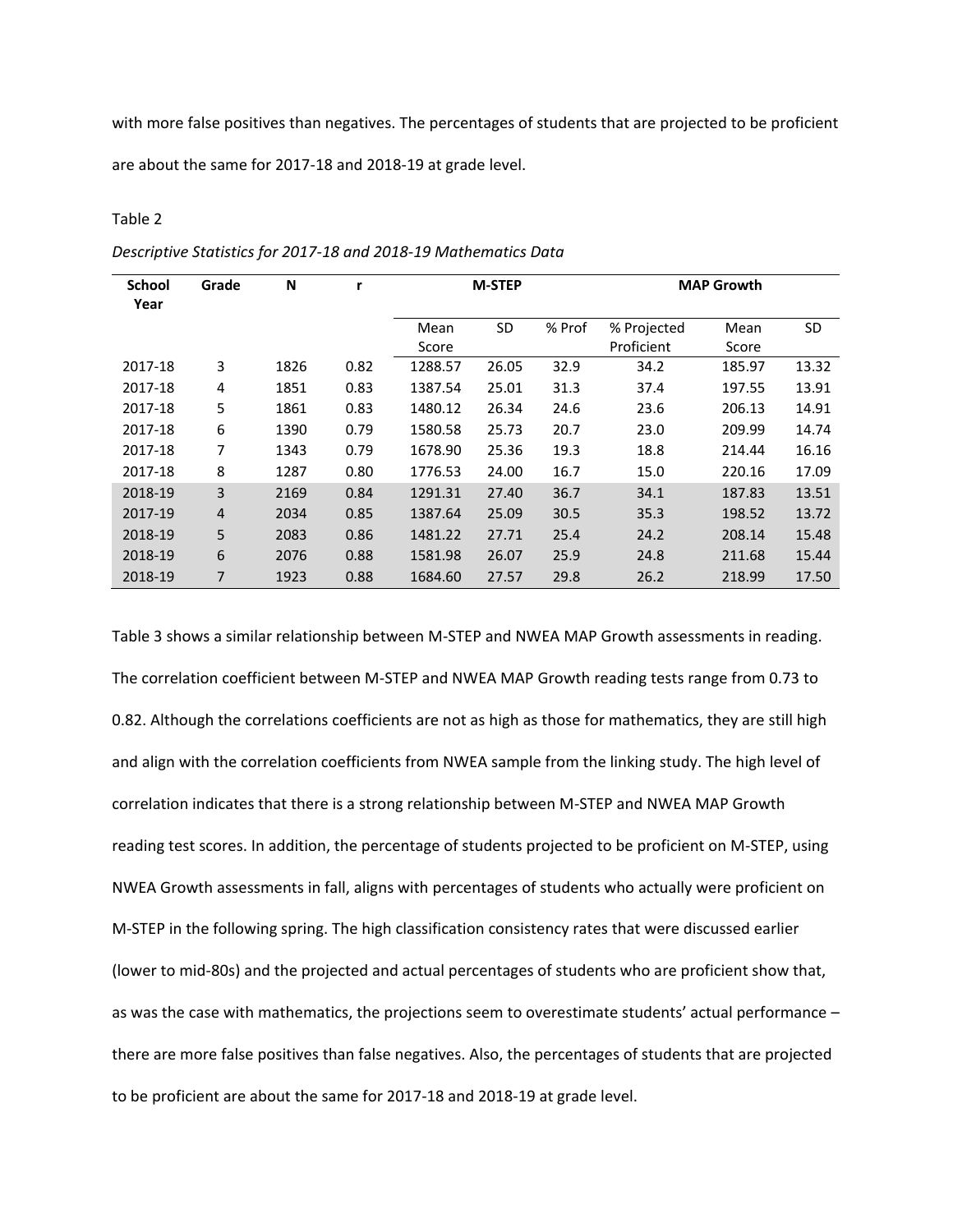| <b>School</b><br>Year | Grade          | N    | r    | <b>M-STEP</b> |           |      | <b>MAP Growth</b> |        |           |
|-----------------------|----------------|------|------|---------------|-----------|------|-------------------|--------|-----------|
|                       |                |      |      | Mean          | <b>SD</b> | %    | % Projected       | Mean   | <b>SD</b> |
|                       |                |      |      | Score         |           | Prof | Proficient        | Score  |           |
| 2017-18               | 3              | 1821 | 0.77 | 1287.77       | 25.72     | 32.8 | 34.1              | 184.03 | 16.20     |
| 2017-18               | 4              | 1843 | 0.78 | 1390.90       | 26.78     | 36.0 | 41.0              | 195.38 | 16.32     |
| 2017-18               | 5              | 1858 | 0.79 | 1490.35       | 28.09     | 35.6 | 42.8              | 202.27 | 15.67     |
| 2017-18               | 6              | 1383 | 0.73 | 1586.57       | 27.33     | 31.5 | 33.3              | 207.12 | 15.96     |
| 2017-18               | 7              | 1341 | 0.77 | 1686.84       | 26.61     | 30.2 | 34.3              | 210.22 | 16.45     |
| 2017-18               | 8              | 1285 | 0.80 | 1785.70       | 26.45     | 30.6 | 34.7              | 215.15 | 15.50     |
| 2018-19               | 3              | 2163 | 0.80 | 1288.35       | 26.83     | 32.7 | 36.5              | 186.25 | 16.43     |
| 2017-19               | $\overline{4}$ | 2032 | 0.80 | 1390.12       | 26.43     | 36.1 | 40.0              | 196.46 | 15.79     |
| 2018-19               | 5              | 2079 | 0.82 | 149184        | 29.50     | 39.0 | 46.0              | 204.83 | 15.79     |
| 2018-19               | 6              | 2066 | 0.81 | 1589.31       | 26.58     | 35.1 | 36.6              | 209.97 | 14.64     |
| 2017-19               | 7              | 1907 | 0.81 | 1692.38       | 27.18     | 39.5 | 42.5              | 214.22 | 15.68     |

*Descriptive Statistics for 2017-18 and 2018-19 Reading Data*

In order to show how students' performance can be interpreted when interim benchmark assessments are used in a year that state summative assessments are not administered e.g., as was the case with the COVID-19 pandemic or during a time when state assessments are not administered for other reasons, results of student performance on NWEA Growth mathematics tests are displayed in table 4. These results show that there was no differences in students' performance between 2018-19 and 2019-20 school years in mathematics. The small differences that are observed between these two school years appear to be random and very minimal. However, for the fall of 2020-21 school year, students' performance was lower for all grade levels compared to the two prior years by at least 6 percentage points. This shows that by the fall of the 2020-21 school year, students had already started feeling the impacts of the pandemic.

Table 3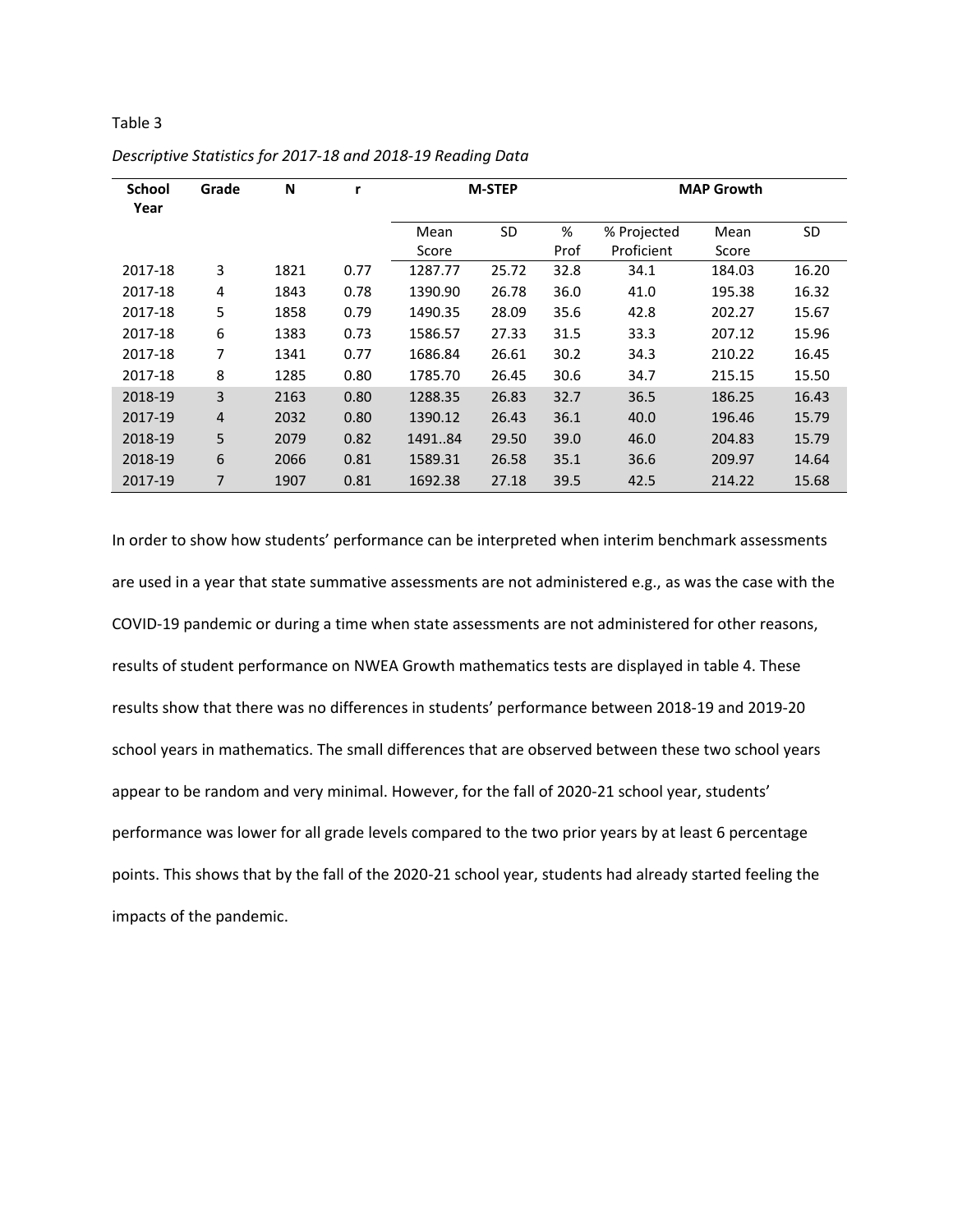## Table 4

| <b>School</b><br>Year | Grade          | N    | <b>M-STEP</b> |                        | <b>MAP Growth Performance</b> |           |
|-----------------------|----------------|------|---------------|------------------------|-------------------------------|-----------|
|                       |                |      | % Proficient  | % Projected proficient | Mean Score                    | <b>SD</b> |
| 2018-19               | 3              | 2169 | 36.7          | 34.1                   | 187.83                        | 13.51     |
| 2018-19               | $\overline{4}$ | 2034 | 30.5          | 35.3                   | 198.52                        | 13.72     |
| 2018-19               | 5              | 2083 | 25.4          | 24.2                   | 208.14                        | 15.48     |
| 2018-19               | 6              | 2076 | 25.9          | 24.8                   | 211.68                        | 15.44     |
| 2018-19               | 7              | 1923 | 29.8          | 26.2                   | 218.99                        | 17.50     |
| 2019-20               | 3              | 2455 | N/A           | 32.5                   | 186.80                        | 13.56     |
| 2019-20               | 4              | 2372 | N/A           | 37.1                   | 197.79                        | 14.43     |
| 2019-20               | 5              | 2228 | N/A           | 24.8                   | 206.60                        | 15.66     |
| 2019-20               | 6              | 2242 | N/A           | 24.5                   | 210.85                        | 15.73     |
| 2019-20               | 7              | 2144 | N/A           | 22.5                   | 216.90                        | 17.08     |
| 2020-21               | 3              | 2232 | N/A           | 28.0                   | 184.24                        | 14.67     |
| 2020-21               | $\overline{4}$ | 2295 | N/A           | 27.5                   | 194.11                        | 14.79     |
| 2020-21               | 5              | 2145 | N/A           | 19.3                   | 203.49                        | 15.81     |
| 2020-21               | 6              | 2076 | N/A           | 19.3                   | 208.31                        | 15.34     |
| 2020-21               | 7              | 2000 | N/A           | 20.1                   | 215.59                        | 16.88     |

*Descriptive Statistics for 2018-19, 2019-20 and 2020-21 Mathematics Data*

While the differences in student performance are clear in mathematics between 2018-19 and 2019-20 versus 2020-21, in reading there was no differences in students' performance between 2018-19, 2019- 20 and 2020-21 school years. The small differences that are observed between these three school years appear to be random and very minimal. These findings in both mathematics and reading are consistent with NWEA and Renaissance's fall reports on student performance during the pandemic.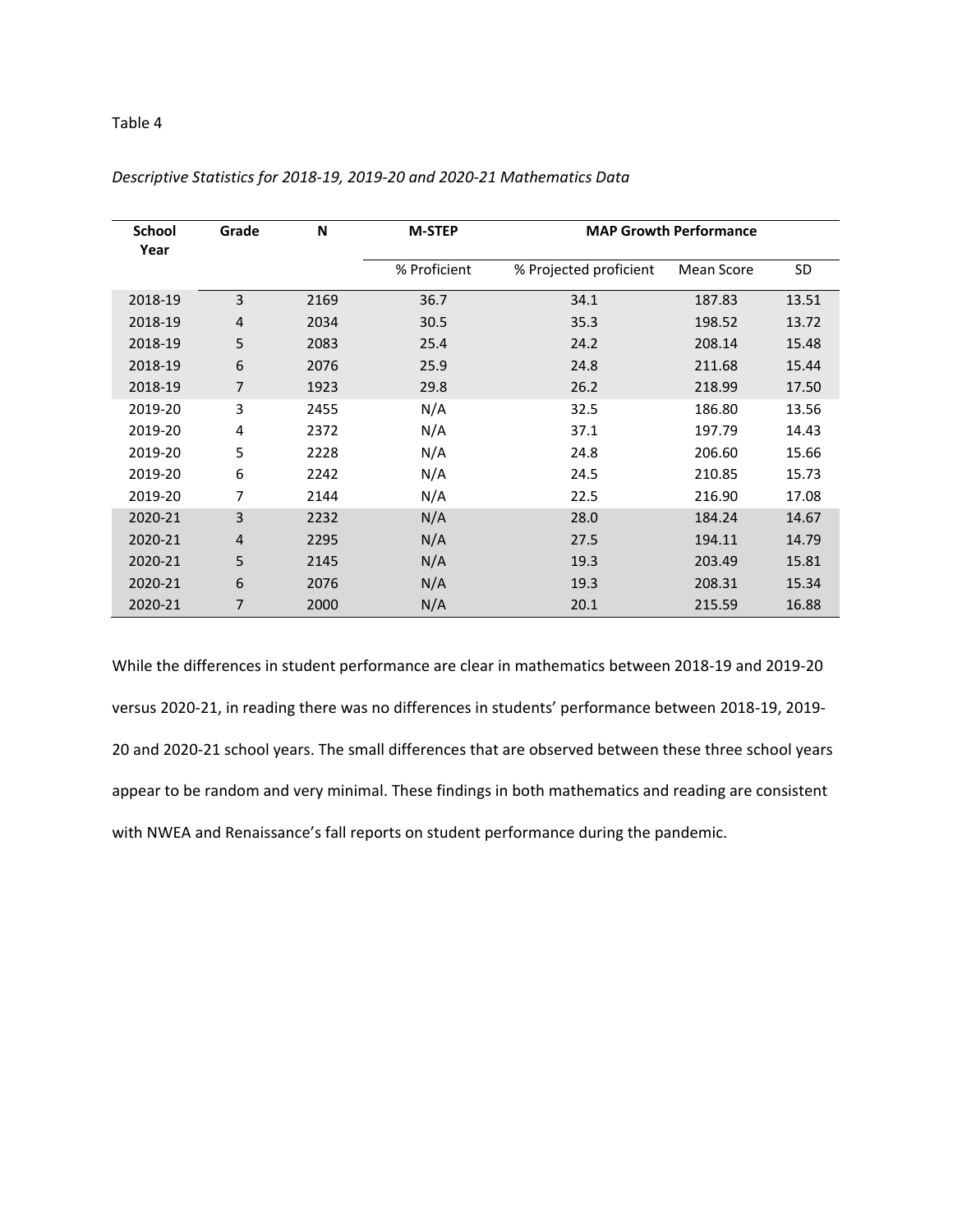## Table 5

| <b>School</b><br>Year | Grade          | N    | <b>M-STEP</b> |                        | <b>MAP Growth Performance</b> |           |
|-----------------------|----------------|------|---------------|------------------------|-------------------------------|-----------|
|                       |                |      | % Proficient  | % Projected proficient | Mean Score                    | <b>SD</b> |
| 2018-19               | 3              | 2163 | 32.7          | 36.5                   | 186.25                        | 16.43     |
| 2018-19               | $\overline{4}$ | 2032 | 36.1          | 40.0                   | 196.46                        | 15.79     |
| 2018-19               | 5              | 2079 | 39.0          | 46.0                   | 204.83                        | 15.79     |
| 2018-19               | 6              | 2066 | 35.1          | 36.6                   | 209.97                        | 14.64     |
| 2018-19               | 7              | 1907 | 39.5          | 42.5                   | 214.22                        | 15.68     |
| 2019-20               | 3              | 2453 | N/A           | 35.4                   | 185.57                        | 16.12     |
| 2019-20               | 4              | 2369 | N/A           | 38.0                   | 195.15                        | 16.64     |
| 2019-20               | 5              | 2227 | N/A           | 42.9                   | 202.93                        | 15.75     |
| 2019-20               | 6              | 2251 | N/A           | 35.8                   | 209.23                        | 15.38     |
| 2019-20               | 7              | 2146 | N/A           | 38.2                   | 213.23                        | 15.04     |
| 2020-21               | 3              | 2243 | N/A           | 39.4                   | 185.76                        | 17.95     |
| 2020-21               | $\overline{4}$ | 2327 | N/A           | 40.2                   | 194.84                        | 16.64     |
| 2020-21               | 5              | 2158 | N/A           | 41.5                   | 201.72                        | 16.89     |
| 2020-21               | 6              | 2083 | N/A           | 35.8                   | 207.77                        | 15.98     |
| 2020-21               | 7              | 2008 | N/A           | 39.3                   | 212.99                        | 16.12     |

*Descriptive Statistics for 2018-19, 2019-20 and 2020-21 Reading Data*

Finally, in line with the theme, *cultivating equitable education systems for the 21st century*, examination of the performance of students from different socio-economic backgrounds is necessary. Table 6 shows the percentage of students who were projected to be proficient in mathematics for the school years 2017-18, 2018-19, 2019-20 and 2020-21. From the results, it is clear that non-Free and reduced lunch students performed better than Free and reduced lunch students for all four schools years. However, the biggest gap in performance is observed between free and reduced lunch students for the 2020-21 school year (14.3% vs. 39.9%). This shows that there was a growing gap in student performance in mathematics during the COVID-19 pandemic.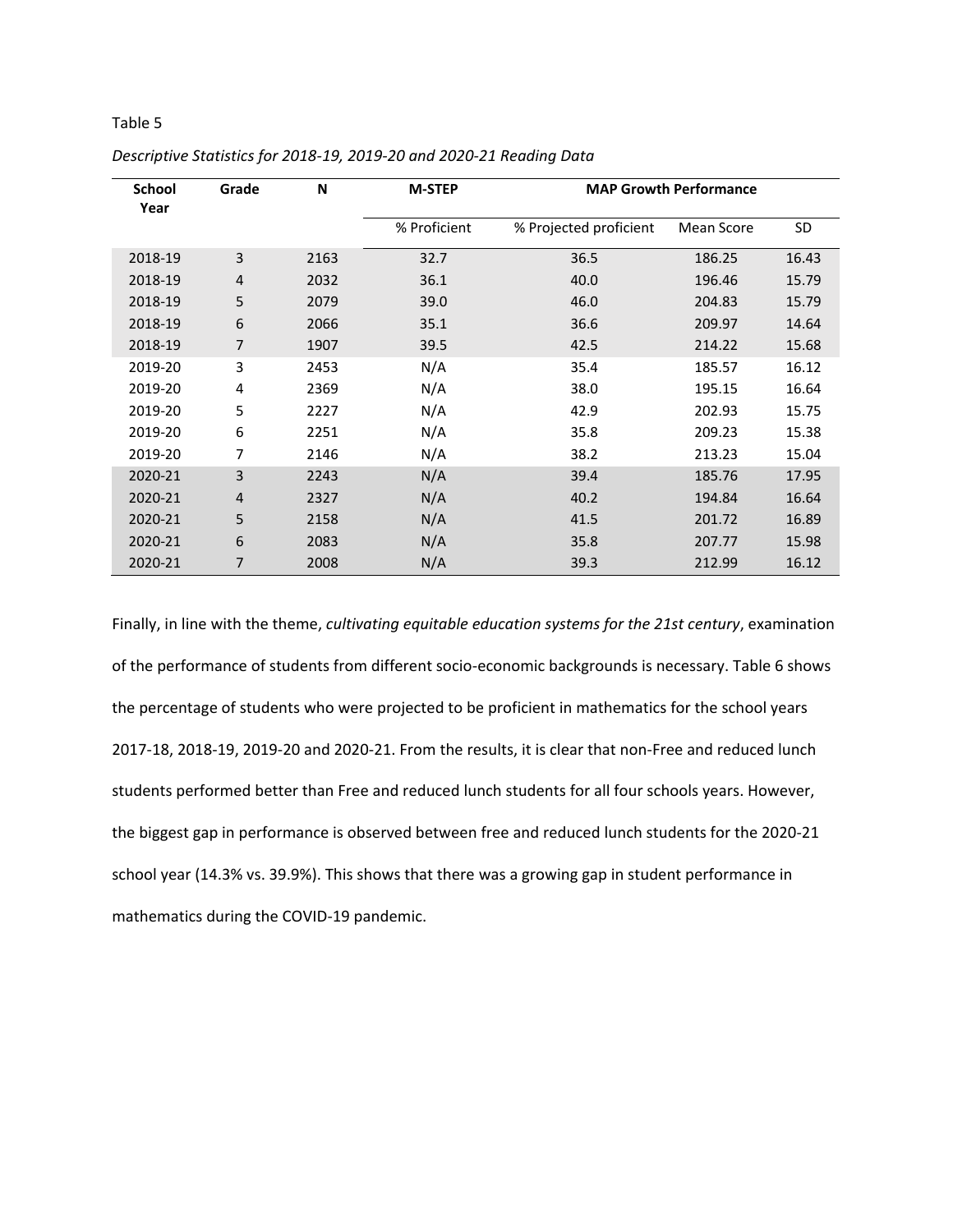#### Table 6

| <b>School Year</b> | FRL (N) | Non-FRL (N) | % Projected Prof.<br><b>FRL</b> | % Projected Prof.<br><b>Non-FRL</b> |
|--------------------|---------|-------------|---------------------------------|-------------------------------------|
| 2017-18            | 6181    | 3219        | 18.6                            | 42.4                                |
| 2018-19            | 6190    | 4068        | 18.9                            | 44.4                                |
| 2019-20            | 8480    | 4889        | 19.2                            | 42.6                                |
| 2020-21            | 8432    | 4088        | 14.3                            | 39.9                                |

| Percent Projected to be Proficient on M-STEP for Free and Reduced Lunch and Non-Free and Reduced |
|--------------------------------------------------------------------------------------------------|
| Lunch students in Mathematics                                                                    |

Unfortunately, similar findings are observed with reading data. Table 6 shows that non-Free and reduced lunch students performed better than Free and reduced lunch students for all four schools years. However, just like mathematics data, the biggest gap in performance is observed between free and reduced lunch and non-free and reduced lunch students for the 2020-21 school year (30.2% vs. 60.6%). This shows that there is a growing gap in student performance in reading too during the COVID-19 pandemic despite earlier results that examined all students.

#### Table 7

| Percent Projected to be Proficient on M-STEP for Free and Reduced Lunch and Non-Free and Reduced |  |
|--------------------------------------------------------------------------------------------------|--|
| Lunch students in Reading                                                                        |  |

| <b>School Year</b> | FRL (N) | Non-FRL (N) | % Projected Prof.<br><b>FRL</b> | % Projected Prof.<br><b>Non-FRL</b> |
|--------------------|---------|-------------|---------------------------------|-------------------------------------|
| 2017-18            | 6164    | 3210        | 28.7                            | 54.7                                |
| 2018-19            | 6164    | 4058        | 30.0                            | 55.7                                |
| 2019-20            | 8473    | 4885        | 29.8                            | 54.3                                |
| 2020-21            | 8501    | 4091        | 30.2                            | 60.6                                |

## **Conclusions**

Interim benchmark assessments can provide similar information that test users get when they use state summative assessments. Although they may not be used for high stakes evaluation, the information that interim benchmark assessments provide may be very helpful especially at the beginning of the school year to put students on track to meet state standards early in the year before state summative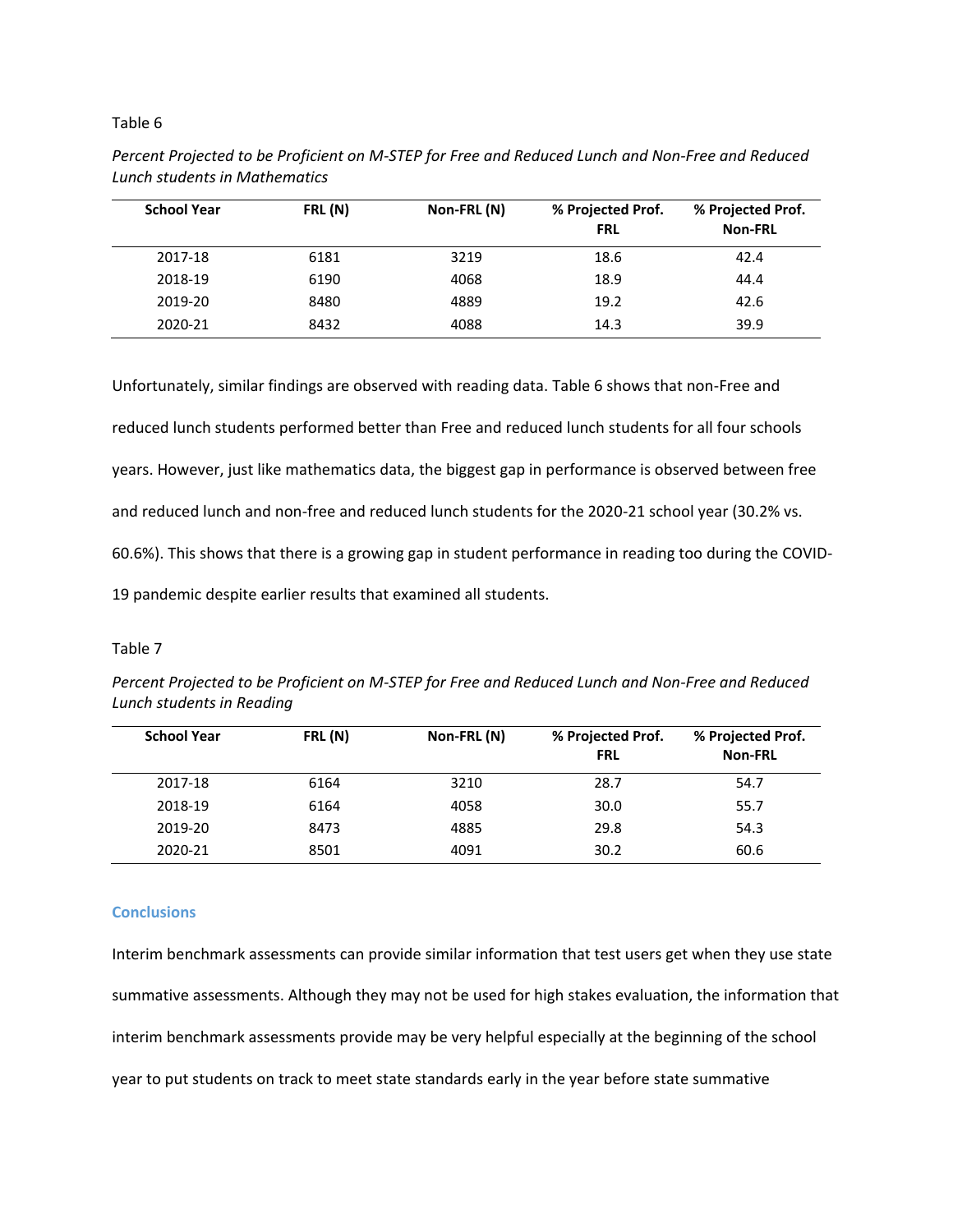assessments are administered. Fortunately, there are many interim assessments that are linked to state assessments. The pause in the administration of state summative assessments in 2019-20 and 2020-21 due to the COVID-19 pandemic caused a growing need to use interim assessments. The two forms of assessments can coexist and work together in giving information that will help put students on successful paths to meeting state proficiency standards.

The data has shown that when the process of linking is done successfully, results on interim assessments can be very useful. The high classification consistency rates and high levels of correlation between scores on the two assessments indicated high levels of agreement between the two assessments discussed in this paper. Policy makers using the findings presented in this study need to understand the challenges that both false positives and false negatives present. If resource allocation is an issue, having more false negatives will prevent resources from getting where they are most needed.

Finally, as we hopefully move beyond the COVID-19 pandemic, it is important to focus our attention on different subgroups of students to ensure that all students are put on a recovery path. The data has shown that there are concerning gaps that are emerging between students of different socio-economic backgrounds that need to be addressed sooner rather than later.